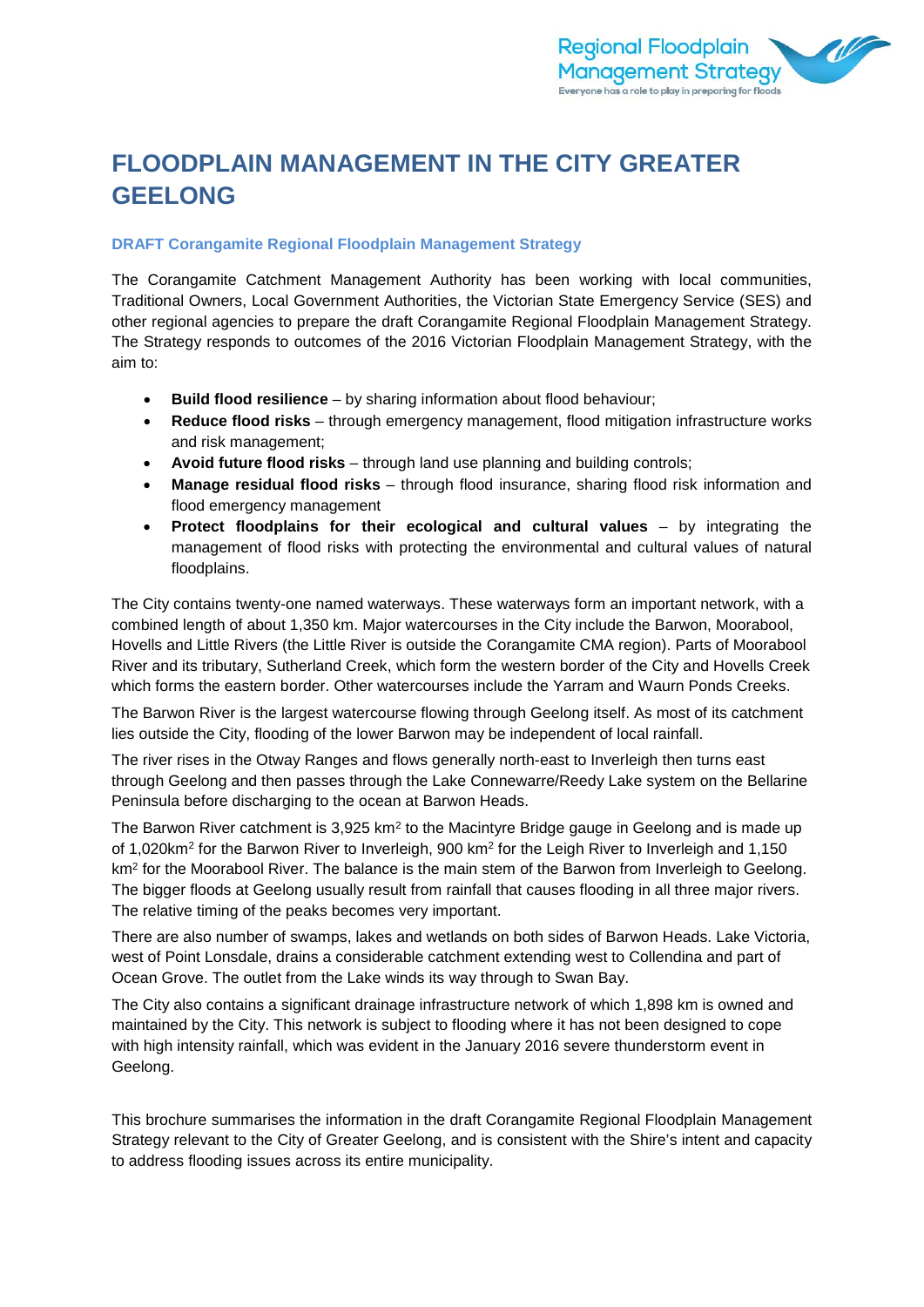

#### Development of the strategy:

Assess Flood Risk Identify actions to

Prioritise actions

#### **City of Greater Geelong Flood Risks**

Point Lonsdale and South Geelong were identified as priority risk areas within the City of Greater Geelong. Point Lonsdale, with the flood risk associated with Lake Victoria and South Geelong with flood risks associated with the Barwon River.

#### **Additional risks**

Stormwater flooding is a significant risk to the City. There are a number of urbanised catchments that are subject to periodic flash flooding or stormwater flooding. The Moolap area is one such catchment. It has a history of flooding, primarily due to poor drainage caused by the flat topography and ground elevations relative to Stingaree Bay and a number of 'bottlenecks' in the overland flow paths. The catchment supports urban and industrial development and is mostly less than 2.5 m above mean sea level.

#### **Addressing Flood Risk**

Actions that do the most to reduce risk have been prioritised. All suggested actions are subject to feasibility, which may require further detailed investigation, and the availability of funding. The suggested actions have been prioritised over a regional scale, and may not address some specific localised issues including stormwater flooding, which are more appropriately dealt with through other channels.

The flood mitigation actions proposed can be grouped into four categories:

**Flood mitigation infrastructure** involves the construction and management of physical works designed to reduce the impacts of flooding, such as levees, floodways and retarding basins. Example actions include managing waterways, developing retarding basins and developing or managing levees.

**Flood warning and emergency management** involves community education and awareness in support of flood preparedness to reduce existing flood risks. Example actions include the installation of flood warning systems on roads prone to regular flooding, and developing and sharing detailed flood maps. It also includes emergency management planning to manage residual risks such as updating Flood Emergency Management Plans.

**Flood intelligence** involves acquiring information about flood behaviour in order to understand the flood risk in more detail. An example action is the development of a flood study for a river reach.

**Land use planning** relates to tools such as Planning Schemes and building regulations, which manage development in flood-prone areas to reduce risk to life and property associated with new development. An example action is updating Planning Schemes to reflect current flood mapping.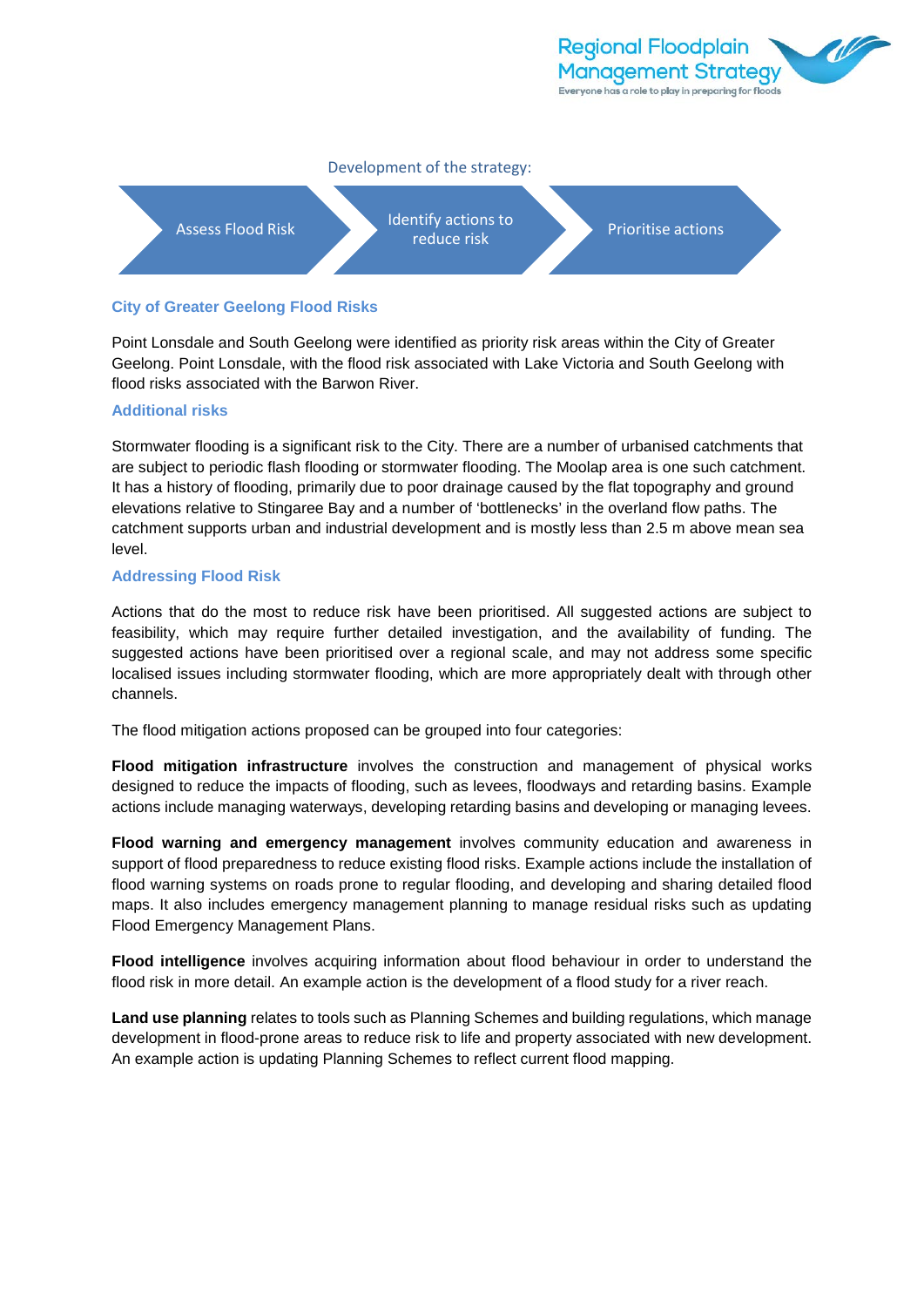